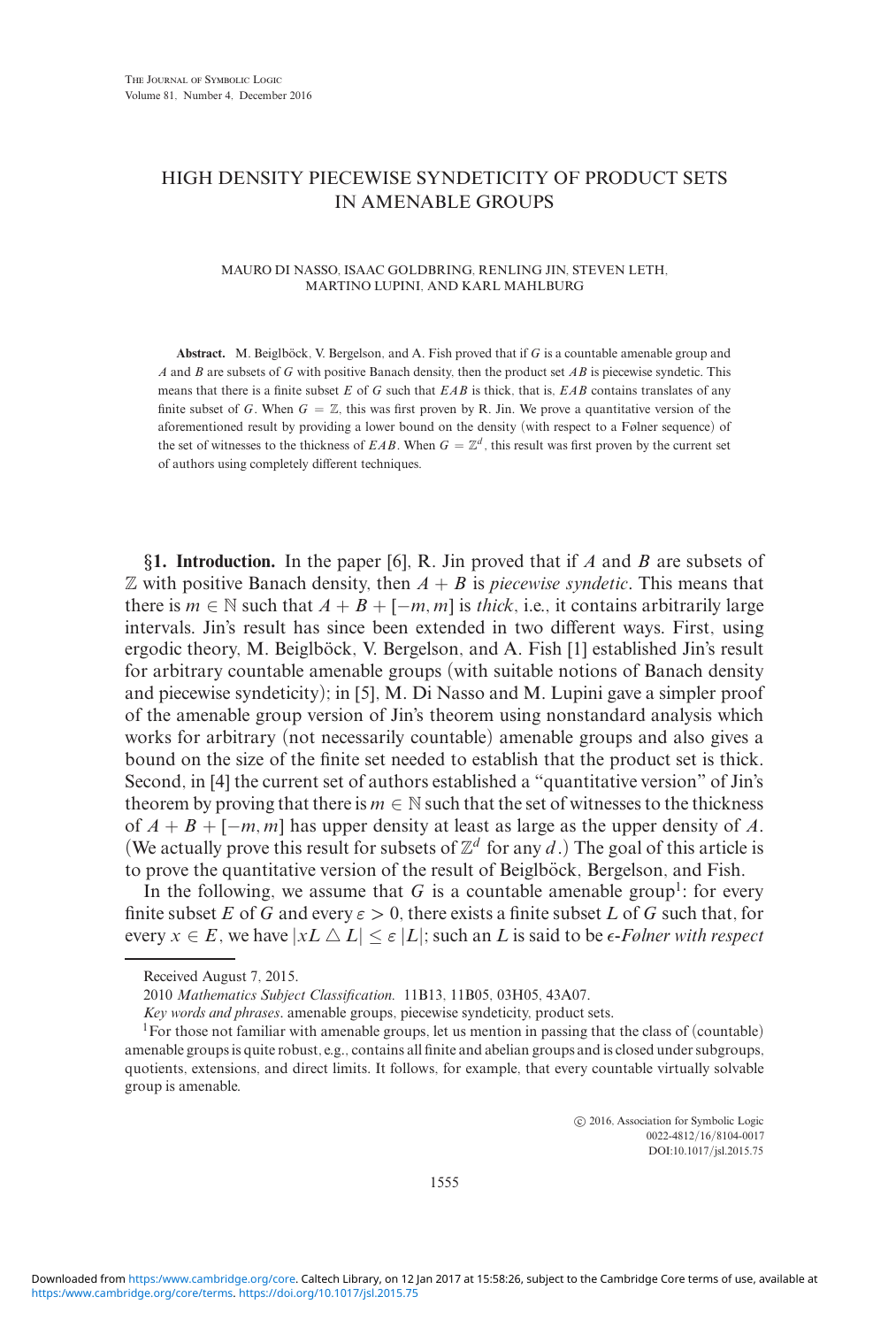*to E*. It follows that *G* is amenable if and only if it has a (left) *Følner sequence*, which is a sequence  $S = (S_n)$  of finite subsets of *G* such that, for every  $x \in G$ , we have  $\frac{|xS_n \triangle S_n|}{|S_n|} \to 0$  as  $n \to +\infty$ .

If S is a Følner sequence and  $A \subseteq G$ , we define the corresponding upper S-density of *A* to be

$$
\overline{d}_{\mathcal{S}}(A) := \limsup_{n \to +\infty} \frac{|A \cap S_n|}{|S_n|}.
$$

For example, note that if  $G = \mathbb{Z}^d$  and  $S = (S_n)$  where  $S_n = [-n, n]^d$ , then  $\overline{d}_S$  is the usual notion of upper density for subsets of  $\mathbb{Z}^d$ .

Following [1], we define the (left) *Banach density of A*, BD (*A*), to be the supremum of  $\overline{d}_{\mathcal{S}}(A)$  where S ranges over all Følner sequences of G. One can verify (see [1]) that this notion of Banach density agrees with the usual notion of Banach density when  $G = \mathbb{Z}^d$ .

Recall that a subset *A* of *G* is *thick* if for every finite subset *L* of *G* there exists a right translate *Lx* of *L* contained in *A*. A subset *A* of *G* is *piecewise syndetic* if *FA* is thick for some finite subset *F* of *G*.

DEFINITION 1.1. Suppose that *G* is a countable discrete group,  $S$  is a Følner sequence for *G*, *A* is a subset of *G*, and  $\alpha > 0$ . We say that *A* is

- *upper* S*-thick of level α* if for every finite subset *L* of *G*, the set  ${x \in G : Lx \subseteq A}$  has upper *S*-density at least  $\alpha$ ;
- *upper* S*-syndetic of level α* if there exists a finite subset *F* of *G* such that *FA* is upper S-thick of level *α*.

The following is the first main result of this paper:

Theorem 1.2. *Suppose that G is a countable amenable group and* S *is a Følner sequence for G. If A and B are subsets of G such that*  $d_S(A) = \alpha > 0$  *and*  $BD(B) > 0$ *, then*  $BA$  *is upper*  $S$ -*syndetic of level*  $\alpha$ *.* 

When  $G = \mathbb{Z}^d$  and  $S = (S_n)$  where  $S_n = [-n, n]^d$ , we recover [4, Theorem 14]. We also recover [4, Theorem 18], which states (in the current terminology) that if  $A, B \subseteq \mathbb{Z}^d$  are such that  $\underline{d}(A) = \alpha > 0$  and  $BD(B) > 0$ , then  $A + B$  is S'-syndetic of level  $\alpha$  for any subsequence S' of the aforementioned S.

If S is a Følner sequence for *G*, then the notions of *lower* S*-density*  $d_s$ , *lower* S-thick, and *lower* S-syndetic can be defined in the obvious ways. In [4, Theorem 19], the current set of authors proved that if  $A, B \subseteq \mathbb{Z}^d$  are such that  $d_S(A) = \alpha > 0$  and  $BD(B) > 0$  (where S is the usual Følner sequence for  $\mathbb{Z}^d$ as above), then for any  $\epsilon > 0$ ,  $A + B$  is lower S-syndetic of level  $\alpha - \epsilon$ . (An example is also given to show that, under the previous hypotheses,  $A + B$  need not be lower S-syndetic of level  $\alpha$ .) In a previous version of this paper, we asked whether or not the amenable group analog of [4, Theorem 19] was true. Using ergodic-theoretic methods, Michael Björklund [2] settled this question in the affirmative. Shortly after, we realized that our techniques readily established the same result and we include our proof here.

In their proof of the amenable group version of Jin's theorem, the authors of [5] give a bound on the size of a finite set needed to witness piecewise syndeticity: if *G* is a countable amenable group and *A* and *B* are subsets of *G* of Banach densities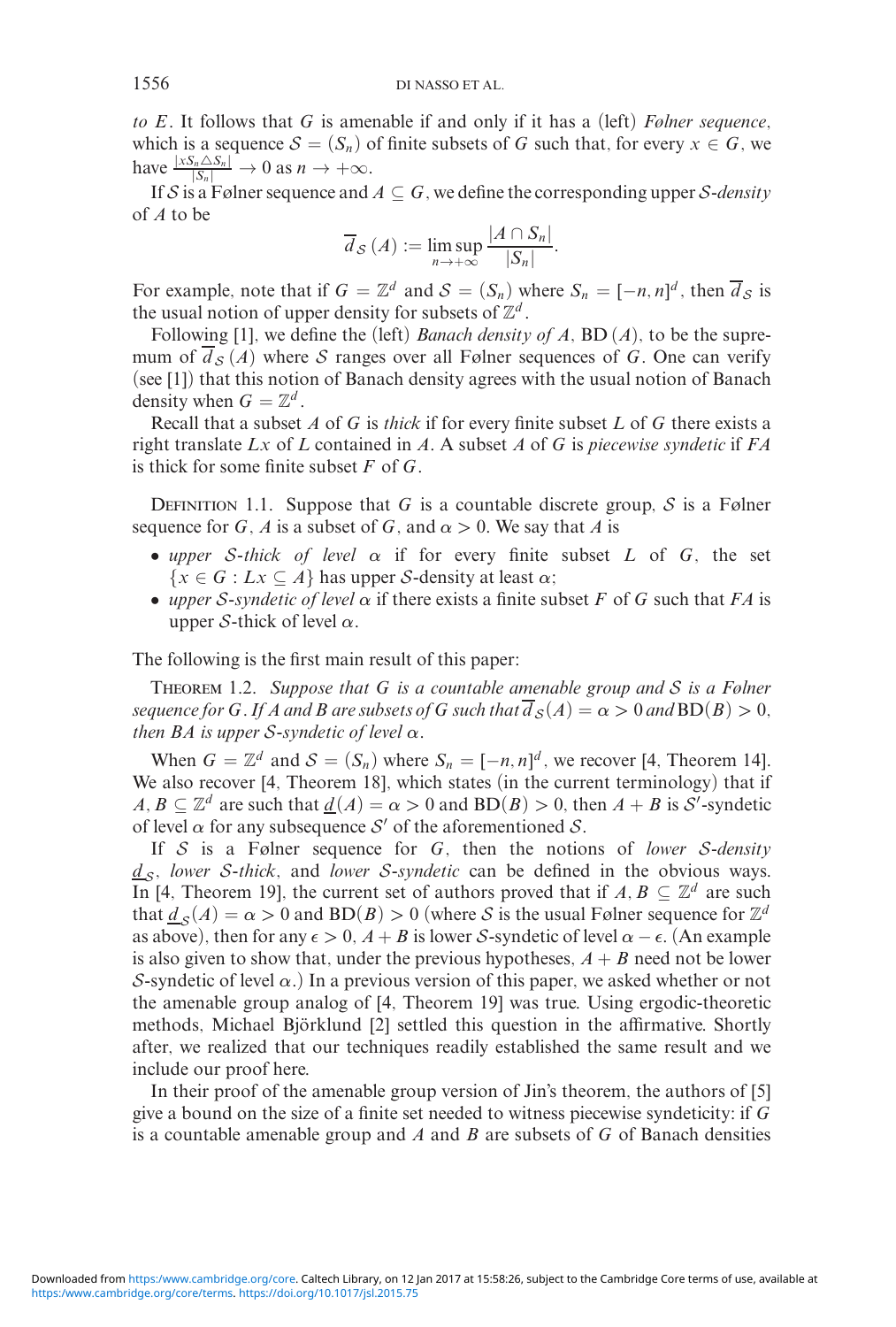*α* and *β* respectively, then there is a finite subset *E* of *G* with  $|E| \leq \frac{1}{\alpha \beta}$  such that *EAB* is thick. In Section 3, we improve upon this theorem in two ways: we slightly improve the bound on |*E*| from  $\frac{1}{\alpha\beta}$  to  $\frac{1}{\alpha\beta} - \frac{1}{\alpha} + 1$  and we show that, if S is any Følner sequence such that  $\overline{d}_{S}(A) > 0$ , then *EAB* is S-thick of level *s* for some  $s > 0$ .

**1.1. Notions from nonstandard analysis.** We use nonstandard analysis to prove our main results. An introduction to nonstandard analysis with an eye towards applications to combinatorics can be found in [7]. Here, we just fix notation.

If *r*, *s* are finite hyperreal numbers, we write  $r \leq s$  to mean  $st(r) \leq st(s)$  and we write  $s \approx r$  to mean  $st(r) = st(s)$ .

If *X* is a hyperfinite subset of  $*G$ , we denote by  $\mu_X$  the corresponding Loeb measure, which is a probability measure extending the finitely additive probability measure defined on the algebra of internal subsets of *X* given by  $\mu_X(A) := \text{st} \left( \frac{|A|}{|X|} \right)$ |*X*| .

If, moreover,  $Y \subseteq {}^*G$  is internal, we abuse notation and write  $\mu_X(Y)$  for  $\mu_X(X \cap Y)$ .

Suppose that  $S = (S_n)$  is a Følner sequence for G. For v an infinite hypernatural number, we denote by  $S_v$  the value at v of the nonstandard extension of S. It follows readily from the definition that  $d_S(A)$  is the maximum of  $\mu_{S_r}$  (\**A*) as  $\nu$  ranges over all infinite hypernatural numbers.

The following definition is central.

DEFINITION 1.3. Suppose that *G* is a group and  $X \subseteq {}^*G$  is hyperfinite. We say that *X* is a *Følner approximation of G* if  $|gX \triangle X| / |X|$  is infinitesimal for every  $g \in G$ .

It follows immediately from the nonstandard characterization of limit that if *G* is a countable amenable group and  $(S_n)$  is a Følner sequence for G, then  $S_\nu$  is a Følner approximation of G for every  $v > N<sup>2</sup>$ .

*§***2. High density piecewise syndeticity.** *In this section, G denotes a countable amenable group.* We begin with a combinatorial lemma.

LEMMA 2.1. *Suppose that*  $S = (S_n)$  *is a Følner sequence for*  $G$ *,*  $Y$  *a Følner approximation for*  $G$ *, and*  $A \subseteq G$ *.* 

 $(1)$  *If*  $\overline{d}_S(A) \ge \alpha$ , then there is  $v > \mathbb{N}$  such that

$$
\frac{|{}^{\ast}A\cap S_{\nu}|}{|S_{\nu}|}\gtrsim \alpha \quad \textit{and} \quad \frac{1}{|S_{\nu}|}\sum_{x\in S_{\nu}}\frac{|x({}^{\ast}A\cap S_{\nu})^{-1}\cap Y|}{|Y|}\gtrsim \alpha. \quad (\dagger)
$$

(2) *If*  $d_S(A) > \alpha$ , then there is  $v_0 > \mathbb{N}$  such that (†) holds for all  $v \ge v_0$ .

PROOF. For (1), first apply transfer to the statement "for every finite subset *E* of *G* and every natural number *k*, there exists  $n \geq k$  such that

$$
\frac{1}{|S_n|} |A \cap S_n| > \alpha - 2^{-k} \quad \text{and} \quad \frac{1}{|S_n|} \sum_{x \in E} |x^{-1} S_n \triangle S_n| < 2^{-k}.
$$

<sup>&</sup>lt;sup>2</sup>Conversely, if *G* admits a Følner approximation *X*, then *G* is amenable. Indeed, given finite  $E \subseteq G$ and  $\epsilon > 0$ , observe that *X* is  $\epsilon$ -Følner with respect to *E*, whence an actual (standard)  $\epsilon$ -Følner set for *E* exists by downward transfer.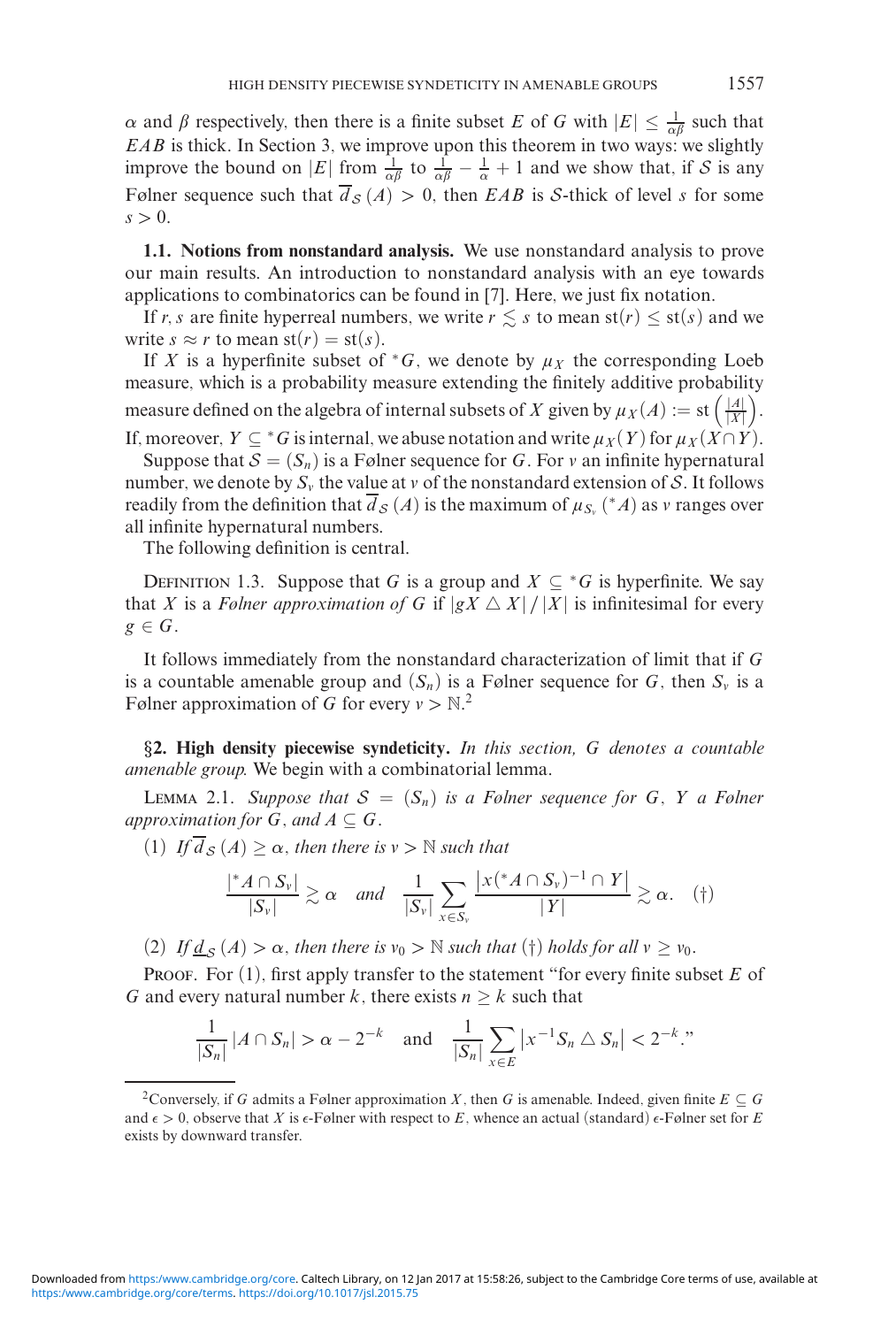Fix  $K > \mathbb{N}$  and let v be the result of applying the transferred statement to *Y* and *K*. Set  $C = *A \cap S$  and let  $\chi_C$  denote the characteristic function of *C*. We have

$$
\frac{1}{|S_v|} \sum_{x \in S_v} \frac{|xC^{-1} \cap Y|}{|Y|} = \frac{1}{|S_v|} \sum_{x \in S_v} \frac{1}{|Y|} \sum_{y \in Y} \chi_C(y^{-1}x)
$$

$$
= \frac{1}{|Y|} \sum_{y \in Y} \frac{|C \cap y^{-1}S_v|}{|S_v|}
$$

$$
\geq \frac{|C|}{|S_v|} - \sum_{y \in Y} \frac{|y^{-1}S_v \triangle S_v|}{|S_v|}
$$

$$
\approx \alpha.
$$

For (2), apply transfer to the statement "for every finite subset *E* of *G* and every natural number *k*, there exists  $n_0 \ge k$  such that, for all  $n \ge n_0$ ,

$$
\frac{1}{|S_n|} |A \cap S_n| > \alpha - 2^{-n_0} \quad \text{and} \quad \frac{1}{|S_n|} \sum_{x \in E} |x^{-1} S_n \triangle S_n| < 2^{-n_0}.
$$

Once again, fix  $K > N$  and let  $v_0$  be the result of applying the transferred statement to *Y* and *K*. As above, this  $v_0$  is as desired.

Suppose that  $B \subseteq G$  is such that  $BD(B) \ge \beta$ . It is a routine saturation argument to see that there is then a Følner approximation *Y* of *G* such that  $\frac{|^*B \cap Y|}{|Y|} \gtrsim \beta$ . It will become important to demand an extra condition on such a Følner approximation.

DEFINITION 2.2. Suppose that  $B \subseteq G$  is such that  $BD(B) \ge \beta$ . We say a Følner approximation *Y* of *G* is *good for B* if

$$
\frac{|^*B \cap Y|}{|Y|} \gtrsim \beta
$$

and, for any standard  $\varepsilon > 0$ , there exists a finite subset *F* of *G* such that

$$
\frac{|*(FB) \cap Y|}{|Y|} > 1 - \varepsilon.
$$

The following fact is central to our arguments and its proof is contained in the proof of [3, Lemma 4.6].

FACT 2.3. *If*  $B \subseteq G$  *is such that*  $BD(B) > 0$ *, then there is a Følner approximation Y of G that is good for B.*

We are now ready to prove the main results of this section.

THEOREM 2.4. *Suppose that G is a countable amenable group,*  $S = (S_n)$  *a Følner sequence for G, and*  $A, B \subseteq G$ *. If*  $\overline{d}_S(A) \ge \alpha$  *and*  $BD(B) > 0$ *, then BA is upper* S*-syndetic of level α.*

PROOF. Let *Y* be a Følner approximation for *G* that is good for *B*. Let *v* be as in part (1) of Lemma 2.1 applied to *Y* and *A*. Once again, set  $C := ^*A \cap S_{\nu}$ . Consider the  $\mu_{S_v}$ -measurable function

$$
f(x) = \text{st}\left(\frac{|xC^{-1} \cap Y|}{|Y|}\right).
$$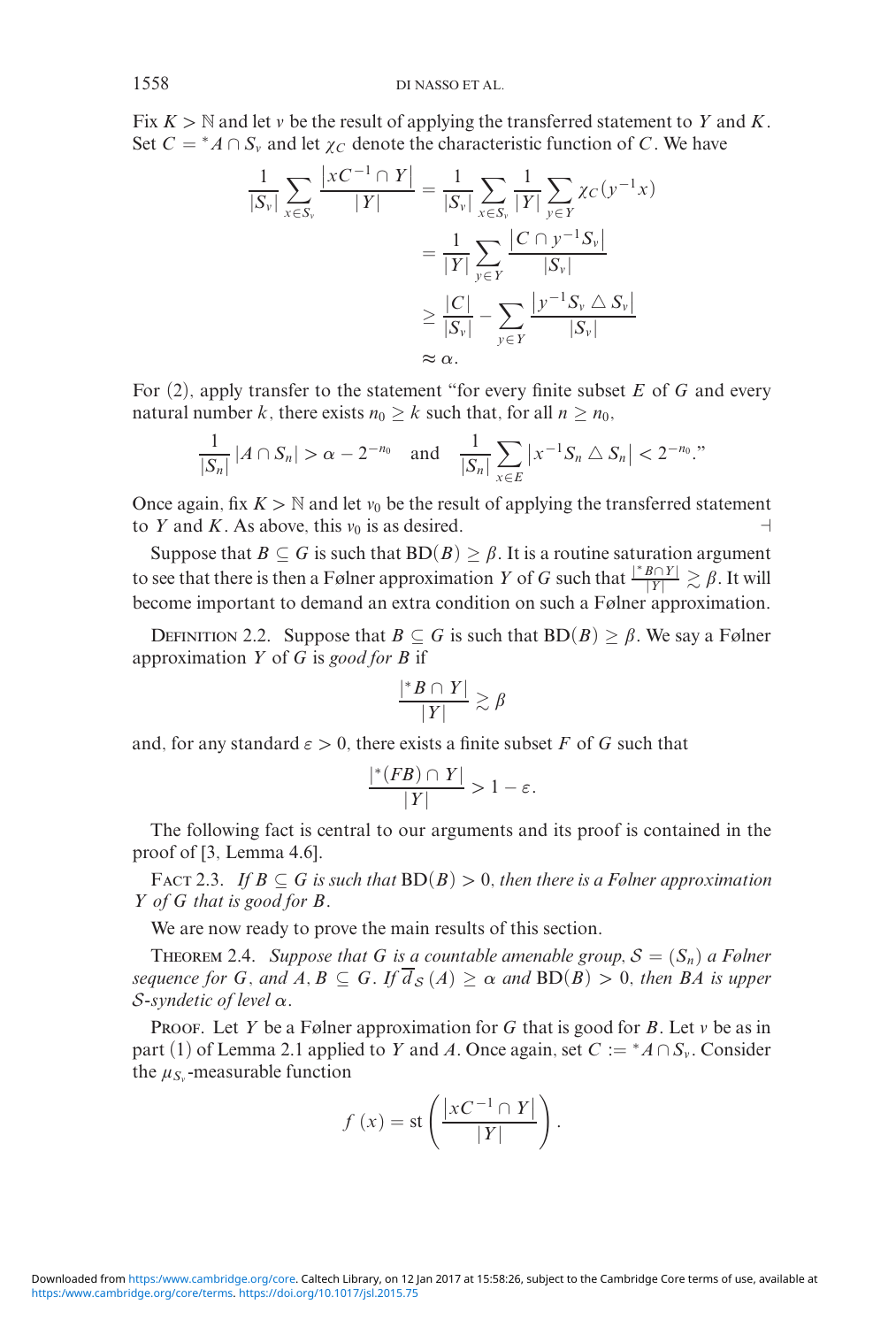Observe that

$$
\int_{S_v} f d\mu_{S_v} = \text{st}\left(\frac{1}{|S_v|}\sum_{x \in S_v} \frac{|xC^{-1} \cap Y|}{|Y|}\right) \ge \alpha,
$$

whence there is some standard  $r > 0$  such that  $\mu_{S_v}(\{x \in S_v : f(x) \ge 2r\}) \ge \alpha$ . Setting  $\Gamma = \left\{ x \in S_v : \frac{|xC^{-1} \cap Y|}{|Y|} \ge r \right\}$ , we have that  $\mu_{S_v}(\Gamma) \ge \alpha$ . Since *Y* is good for *B*, we may take a finite subset  $F$  of  $G$  such that

$$
\frac{|*(FB) \cap Y|}{|Y|} > 1 - \frac{r}{2}.
$$

Fix  $g \in G$ . Since Y is a Følner approximation for G, we have that

$$
\frac{|{}^*(gFB)\cap Y|}{|Y|}=\frac{|{}^*(FB)\cap g^{-1}Y|}{|Y|}\approx \frac{|{}^*(FB)\cap Y|}{|Y|},
$$

whence  $\frac{|\psi(gFB)\cap Y|}{|Y|} > 1 - r$ . Thus, for any  $x \in \Gamma$ , we have that  $xC^{-1} \cap {}^*(gFB) \neq \emptyset$ . In particular, if *L* is a finite subset of *G*, then  $\Gamma \subseteq \sqrt[e]{\Gamma_{g\in L} gFBA}$ . Therefore

$$
\overline{d}_{\mathcal{S}}\left(\bigcap_{g\in L}gFBA\right)\geq\mu_{S_v}\left(\text{Tr}\left(\bigcap_{g\in L}gFBA\right)\right)\geq\mu_{S_v}(\Gamma)\geq\alpha.
$$

It follows that *BA* is upper *S*-syndetic of level  $\alpha$ .

As mentioned in the introduction, Theorems 14 and 18 of [4] are immediate consequences of Theorem 2.4, after observing that the sequence of sets  $[-n, n]^d$ as well as any of its subsequences is a Følner sequence for  $\mathbb{Z}^d$ . Example 15 of [4] shows that the conclusion in Theorem 2.4 is optimal, even when *G* is the additive group of integers and S is the Følner sequence of intervals  $[1, n]$ .

**THEOREM 2.5.** *Suppose that G is a countable amenable group,*  $S = (S_n)$  *a Følner sequence for G, and*  $A, B \subseteq G$ *. If*  $\underline{d}_S(A) \ge \alpha$  *and*  $BD(B) > 0$ *, then BA is lower S*-thick of level  $\alpha - \varepsilon$  for every  $\varepsilon > 0$ .

Proof. Without loss of generality, we may suppose that  $d_S(A) > \alpha$ . Fix a Følner approximation *Y* for *G* that is good for *B* and  $v_0 > N$  as in part (2) of Lemma 2.1 applied to *Y* and *A*. Fix  $v \ge v_0$  and standard  $\varepsilon > 0$  with  $\varepsilon < \alpha$ . Set

$$
\Gamma_{v} = \left\{ x \in S_{v} : \frac{|xC^{-1} \cap Y|}{|Y|} \ge \varepsilon \right\}
$$

and observe that  $\frac{|\Gamma_v|}{|S_v|} > \alpha - \varepsilon$ . Since *Y* is good for *B*, we may fix a finite subset *F* of *G* such that

$$
\frac{|*(FB) \cap Y|}{|Y|} > 1 - \frac{\varepsilon}{2}.
$$

Fix  $g \in G$ . Since *Y* is a Følner approximation of *G*, arguing as in the proof of the previous theorem, we conclude that

$$
\frac{|{}^*(gFB) \cap Y|}{|Y|} > 1 - \varepsilon.
$$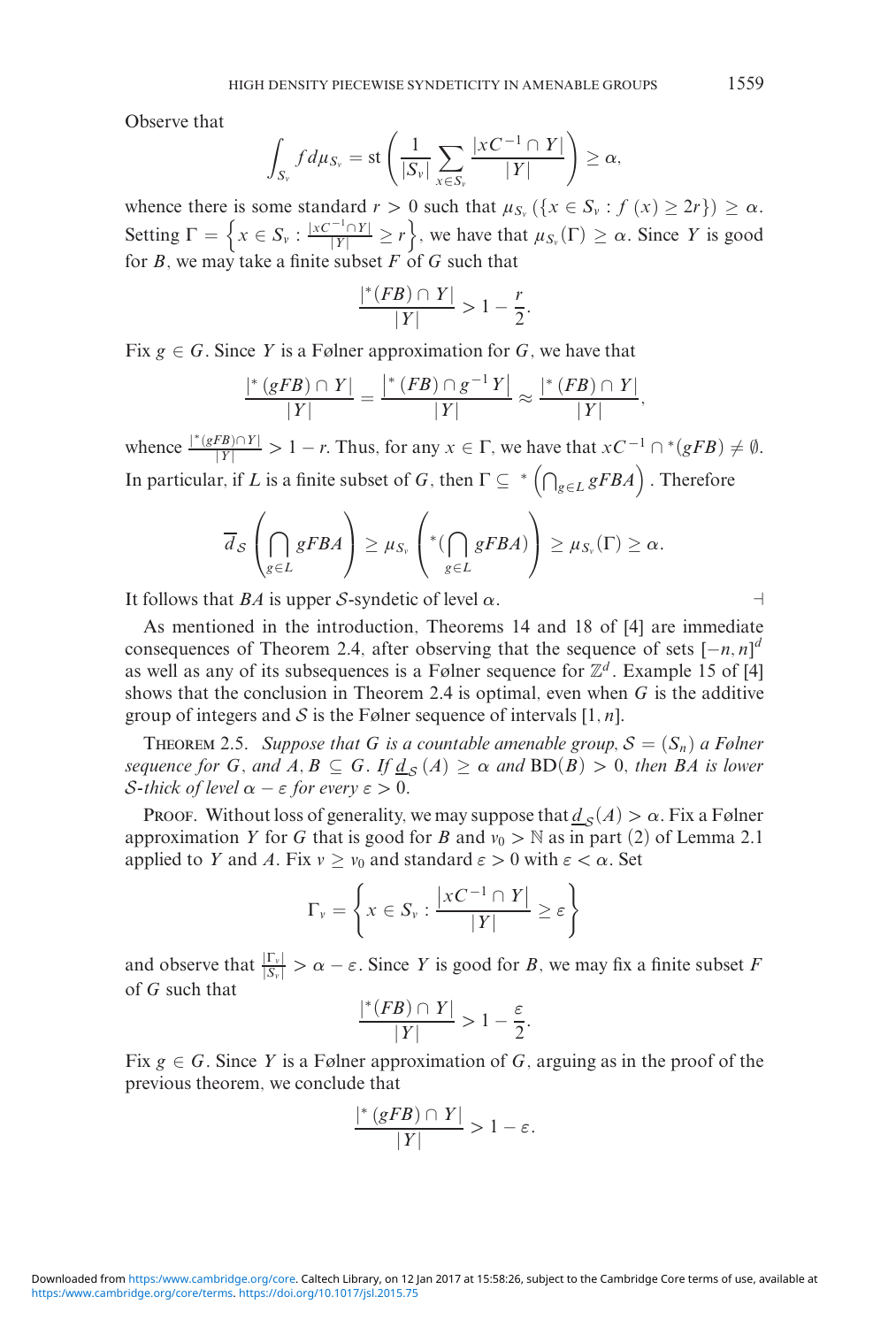Fix  $L \subseteq G$  finite. Once again, it follows that  $\Gamma_{\nu} \subseteq {}^{*} \left( \bigcap_{g \in L} gFBA \right)$  whence

$$
\frac{\left|*\left(\bigcap_{g\in L}gFBA\right)\cap S_{\nu}\right|}{|S_{\nu}|}\geq \frac{|\Gamma_{\nu}|}{|S_{\nu}|}>\alpha-\varepsilon.
$$

Since the previous inequality held for every  $v \ge v_0$ , by transfer we can conclude that

$$
\underline{d}_{\mathcal{S}}\left(\bigcap_{g\in L}gFBA\right)\geq\alpha-\varepsilon.
$$

It follows that *BA* is lower *S*-syndetic of level  $\alpha - \epsilon$ .

As mentioned in the introduction, Theorem 2.5 is a generalization of [4, Theorem 19] and was first proven by M. Björklund using ergodic-theoretic methods.

*§***3. A bound on the number of translates.** The following theorem is a refinement of [5, Corollary 3.4]. In particular, we improve the bound on the number of translates, and also obtain an estimate on the  $S$ -density of translates that witness the thickness of *EBA*.

THEOREM 3.1. *Suppose that G is a countable amenable group,*  $S = (S_n)$  *a Følner sequence for G*, and  $A, B \subseteq G$ *. If*  $d_S(A) \geq \alpha$  and  $BD(B) \geq \beta$ , then there exists  $s > 0$  *and a finite subset*  $E \subseteq G$  *such that*  $|E| \leq \frac{1}{\alpha\beta} - \frac{1}{\alpha} + 1$  *and EBA is S-thick of level s.*

PROOF. Reasoning as in the proof of Theorem 2.4, one can prove that there exist  $v > \mathbb{N}$ , a Følner approximation *Y* of *G*, a standard  $r > 0$ , and an infinitesimal  $\eta \in {^*}\mathbb{R}_+$  such that, if  $C = {^*}A \cap S_\nu$ ,  $D = {^*}B \cap Y$ , and

$$
\Gamma := \left\{ x \in S_{\nu} : \frac{1}{|Y|} \left| xC^{-1} \cap D \right| \geq \alpha \beta - \eta \right\},\
$$

then  $|\Gamma| \ge r |S_{\nu}|$ . Fix a family  $(p_g)_{g \in G}$  of strictly positive standard real numbers such that  $\sum_{g \in G} p_g \leq \frac{1}{2}$ .

We now define a sequence of subsets  $(H_n)$  of *G* and a sequence  $(s_n)$  from *G*. Define

$$
H_0:=\left\{g\in G:\frac{1}{|\Gamma|}\left|\{x\in \Gamma:gx\notin^*(BA)\}\right|>p_g\right\}.
$$

If  $H_n$  has been defined and is nonempty, let  $s_n$  be any element of  $H_n$  and set

$$
H_{n+1} := \left\{ g \in G : \frac{1}{|\Gamma|} | \{ x \in \Gamma : gx \notin^* (\{ s_0, \ldots, s_n \} B A) \} | > p_g \right\}.
$$

If  $H_n = \emptyset$  then we set  $H_{n+1} = \emptyset$ .

We claim  $H_n = \emptyset$  for  $n > \left| \frac{1}{\alpha \beta} - \frac{1}{\alpha} \right|$ . Towards this end, suppose  $H_n \neq \emptyset$ . For  $0 \leq k \leq n$ , take  $\gamma_k \in \Gamma$  such that

$$
s_k\gamma_k \notin {}^*(\{s_0,\ldots,s_{k-1}\}\,BA).
$$

Observe that the sets  $s_0D$ ,  $s_1(\gamma_1C^{-1}\cap D)$ , ...,  $s_n(\gamma_nC^{-1}\cap D)$  are pairwise disjoint. In fact, if

$$
s_i D \cap s_j \gamma_j C^{-1} \neq \varnothing
$$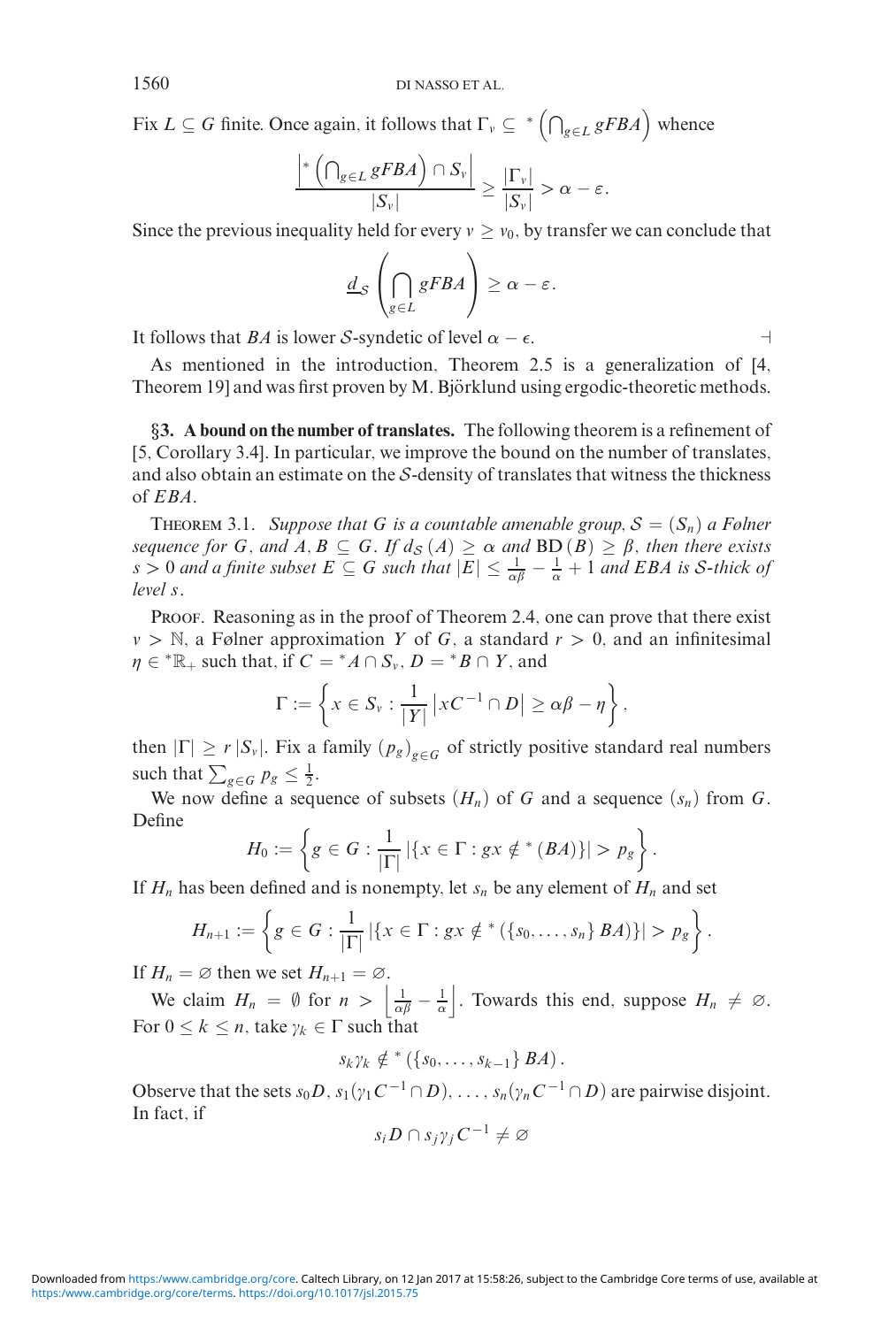for  $0 \le i < j \le n$ , then

$$
s_j\gamma_j\in s_iDC\subseteq^{\ast}\left(\{s_0,\ldots,s_{j-1}\}\,BA\right),\,
$$

contradicting the choice of  $\gamma_j$ . Therefore we have that

$$
1 \gtrsim \frac{1}{|Y|} |s_0 D \cup s_1 ( \gamma_1 C^{-1} \cap D) \cup \cdots \cup s_n ( \gamma_n C^{-1} \cap D) |
$$
  
\n
$$
\geq \frac{1}{|Y|} (|D| + \sum_{i=1}^n | \gamma_i C^{-1} \cap D |)
$$
  
\n
$$
\geq \beta + \alpha \beta n.
$$

It follows that  $n \leq \left| \frac{1}{\alpha \beta} - \frac{1}{\alpha} \right|$ .

Take the least *n* such that  $H_n = \emptyset$ . Note that  $n \leq \left| \frac{1}{\alpha \beta} - \frac{1}{\alpha} \right| + 1$ . If  $n = 0$  then *BA* is already *S*-thick of level *r*, and there is nothing to prove. Let us assume that  $n \geq 1$ , and set  $E = \{s_0, \ldots, s_{n-1}\}\$ . It follows that, for every  $g \in G$ , we have that

$$
\frac{1}{|\Gamma|} |\{x \in \Gamma : gx \in^*(EBA)\}| \ge 1 - p_g.
$$

Suppose that *L* is a finite subset of *G*. Then

$$
\frac{1}{|\Gamma|} |\{x \in \Gamma : Lx \subseteq {}^*(EBA)\}| \geq 1 - \sum_{g \in L} p_g \geq 1 - \sum_{g \in G} p_g \geq \frac{1}{2}.
$$

Therefore

$$
\frac{1}{|S_{\nu}|}\left|\left\{x \in S_{\nu}: Lx \subseteq {}^{*}(EBA)\right\}\right| \geq \frac{r}{2}.
$$

This shows that *EBA* is *S*-thick of level  $\frac{r}{2}$ .  $\frac{r}{2}$ .

With a similar argument using Markov's inequality [8, Lemma 1.3.15], one can also prove the following result. We omit the details.

THEOREM 3.2. *Suppose that* G *is a countable amenable group,*  $S = (S_n)$  *a Følner sequence for G, and*  $A, B \subseteq G$ *. If*  $d_S(A) \ge \alpha$  *and*  $BD(B) \ge \beta$ *, then for every*  $\gamma \in (0, \alpha\beta]$  there exists  $E \subseteq G$  such that  $|E| \leq \frac{1-\beta}{\gamma} + 1$  and EBA is S-syndetic of *level*  $\frac{\alpha\beta-\gamma}{1-\gamma}$ .

*§***4. Acknowledgements.** This work was initiated during a week-long meeting at the American Institute for Mathematics on August 4-8, 2014 as part of the SQuaRE (Structured Quartet Research Ensemble) project "Nonstandard Methods in Number Theory." The authors would like to thank the Institute for the opportunity and for the Institute's hospitality during their stay. The authors would also like to thank the anonymous referee of a previous version of this paper for helpful remarks that allowed us to sharpen our results.

The authors were supported in part by the American Institute of Mathematics through its SQuaREs program. I. Goldbring was partially supported by NSF CAREER grant DMS-1349399. M. Lupini was supported by the York University Susan Mann Dissertation Scholarship and by the ERC Starting grant no. 259527 of Goulnara Arzhantseva. K. Mahlburg was supported by NSF Grant DMS-1201435.